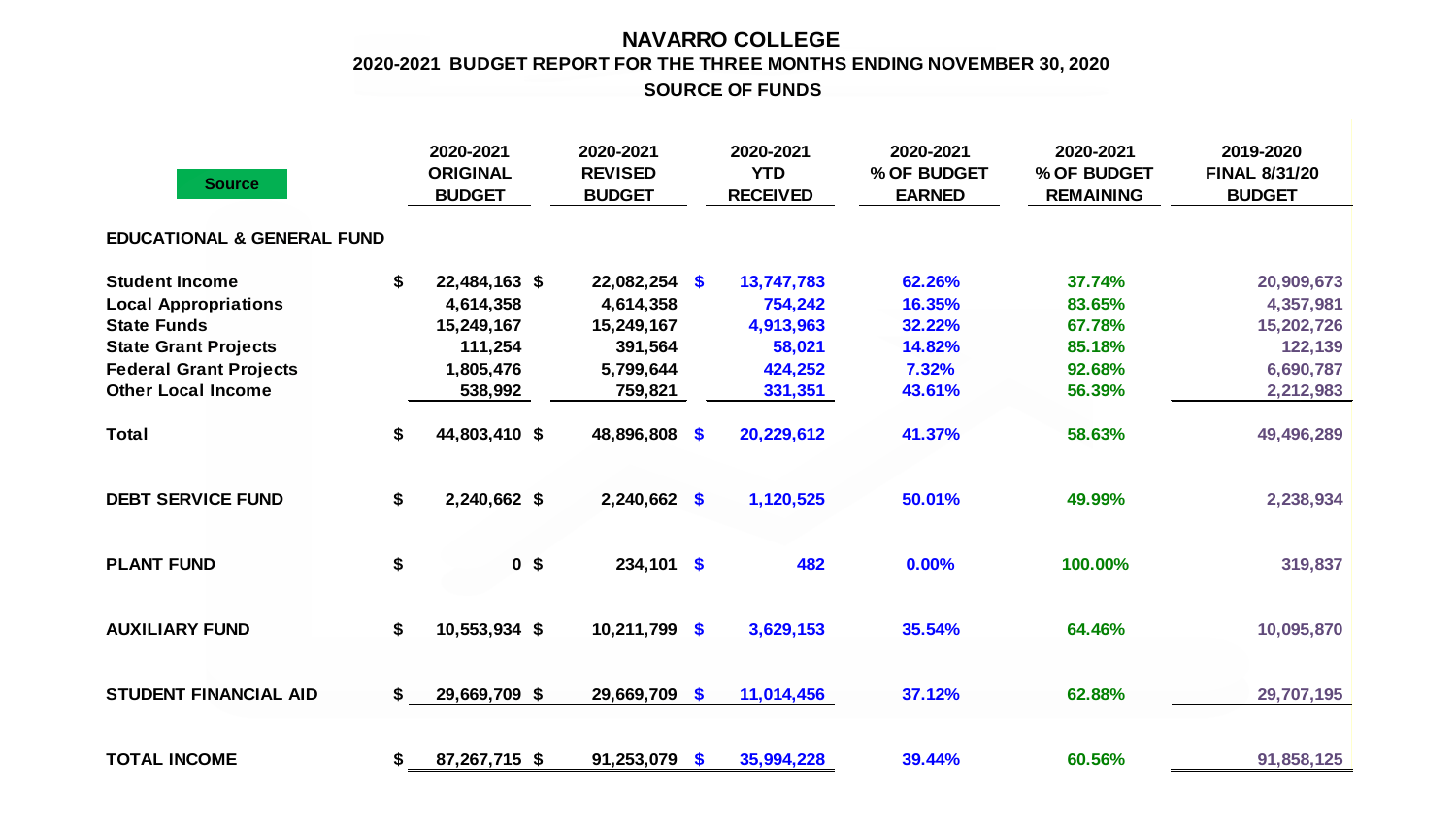## **NAVARRO COLLEGE 2019-2020 BUDGET REPORT FOR THE THREE MONTHS ENDING NOVEMBER 30, 2019 SOURCE OF FUNDS**

| <b>Source</b>                         | 2019-2020<br><b>ORIGINAL</b><br><b>BUDGET</b> | 2019-2020<br><b>REVISED</b><br><b>BUDGET</b> |               | 2019-2020<br><b>YTD</b><br><b>RECEIVED</b> | 2019-2020<br>% OF BUDGET<br><b>EARNED</b> | 2019-2020<br>% OF BUDGET<br><b>REMAINING</b> |
|---------------------------------------|-----------------------------------------------|----------------------------------------------|---------------|--------------------------------------------|-------------------------------------------|----------------------------------------------|
| <b>EDUCATIONAL &amp; GENERAL FUND</b> |                                               |                                              |               |                                            |                                           |                                              |
| <b>Student Income</b>                 | 22,186,176 \$                                 | 22,186,176                                   | <b>S</b>      | 14,513,440                                 | 65.42%                                    | 34.58%                                       |
| <b>Local Appropriations</b>           | 3,868,321                                     | 4,357,981                                    |               | 709,835                                    | 16.29%                                    | 83.71%                                       |
| <b>State Funds</b>                    | 15,202,726                                    | 15,202,726                                   |               | 4,923,059                                  | 32.38%                                    | 67.62%                                       |
| <b>State Grant Projects</b>           | 155,935                                       | 115,354                                      |               | 116,528                                    | 101.02%                                   | $-1.02%$                                     |
| <b>Federal Grant Projects</b>         | 2,212,462                                     | 2,154,337                                    |               | 197,079                                    | 9.15%                                     | 90.85%                                       |
| <b>Other Local Income</b>             | 479,350                                       | 538,190                                      |               | 156,515                                    | 29.08%                                    | 70.92%                                       |
| <b>Total</b>                          | 44,104,970 \$                                 | 44,554,764                                   | S.            | 20,616,456                                 | 46.27%                                    | 53.73%                                       |
| <b>DEBT SERVICE FUND</b>              | 2,238,934 \$                                  | 2,238,934                                    | $\mathbf{\$}$ | 1,131,166                                  | 50.52%                                    | 49.48%                                       |
| <b>PLANT FUND</b>                     | 0 <sup>5</sup>                                | $10,000$ \$                                  |               | 222                                        | 0.00%                                     | 100.00%                                      |
| <b>AUXILIARY FUND</b>                 | 10,422,427 \$                                 | 10,464,427                                   | \$            | 3,825,955                                  | 36.56%                                    | 63.44%                                       |
| <b>STUDENT FINANCIAL AID</b>          | 29,707,195 \$                                 | 29,707,195                                   | $\mathbf{s}$  | 12,865,907                                 | 43.31%                                    | 56.69%                                       |
| <b>TOTAL INCOME</b>                   | 86,473,526 \$                                 | 86,975,320                                   |               | \$38,439,706                               | 44.20%                                    | 55.80%                                       |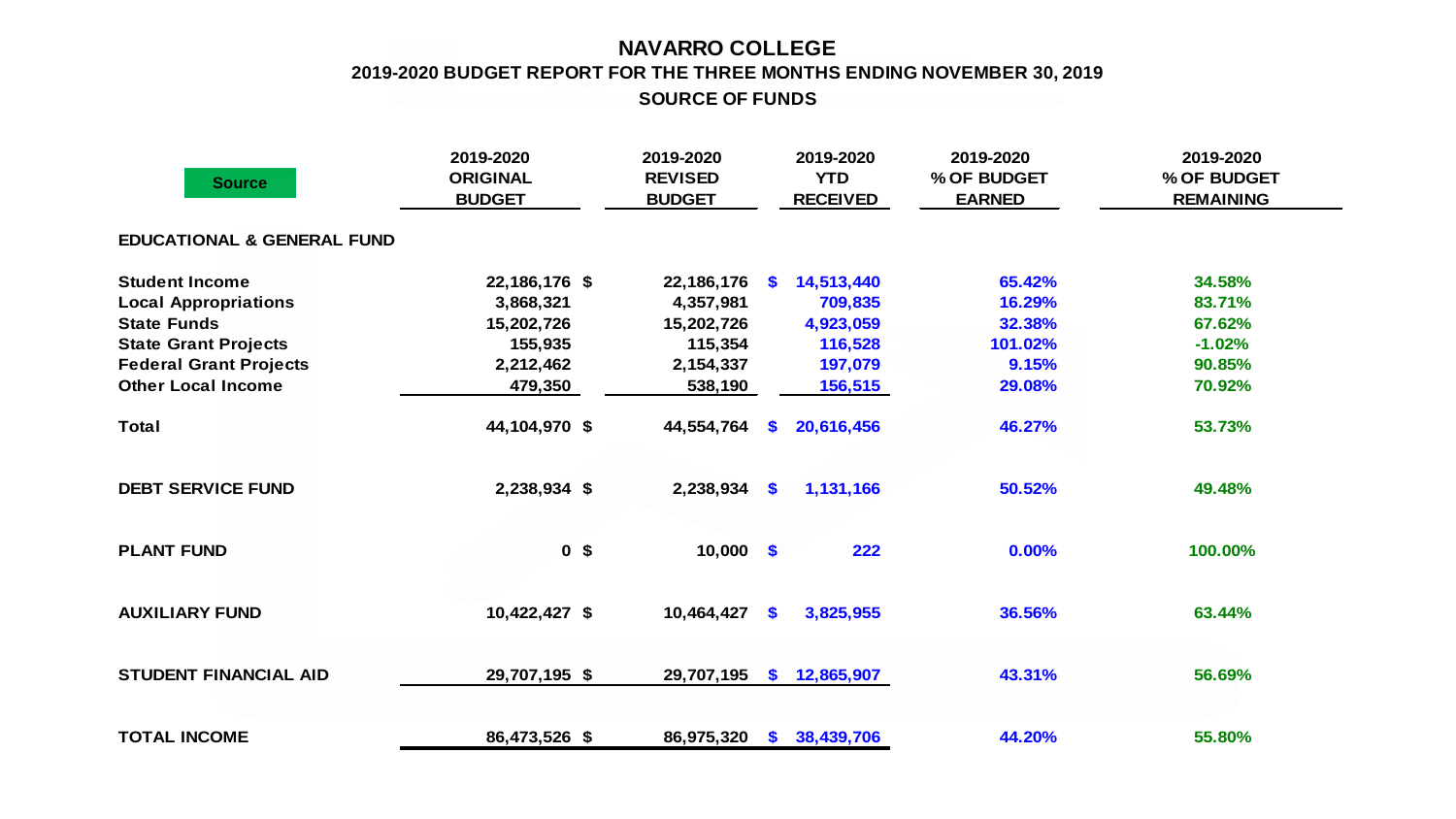## **NAVARRO COLLEGE 2020-2021 BUDGET REPORT FOR THE THREE MONTHS ENDING NOVEMBER 30, 2020 DISBURSEMENT OF FUNDS**

| <b>Disbursement</b>                       |    | 2020-2021<br><b>ORIGINAL</b><br><b>BUDGET</b> | 2020-2021<br><b>REVISED</b><br><b>BUDGET</b> | 2020-2021<br><b>YTD</b><br><b>EXPENSED</b> |    | 2020-2021<br><b>OBLIGATED</b> | 2020-2021<br>% OF BUDGET<br><b>EXPENDED</b> | 2020-2021<br>% OF BUDGET<br><b>REMAINING</b> | 2019-2020<br><b>FINAL 8/31/20</b><br><b>BUDGET</b> |  |  |  |
|-------------------------------------------|----|-----------------------------------------------|----------------------------------------------|--------------------------------------------|----|-------------------------------|---------------------------------------------|----------------------------------------------|----------------------------------------------------|--|--|--|
| <b>EDUCATIONAL &amp; GENERAL FUND</b>     |    |                                               |                                              |                                            |    |                               |                                             |                                              |                                                    |  |  |  |
| <b>General Administration</b>             | \$ | 2,192,645 \$                                  | 2,189,448 \$                                 | 540,763                                    | \$ | 268,108                       | 36.94%                                      | 63.06%                                       | 2,107,626                                          |  |  |  |
| <b>Student Services</b>                   |    | 3,776,017                                     | 3,661,867                                    | 731,565                                    |    | 399,801                       | 30.90%                                      | 69.10%                                       | 3,501,082                                          |  |  |  |
| <b>General Institutional</b>              |    | 4,862,135                                     | 4,826,702                                    | 1,441,145                                  |    | 661,287                       | 43.56%                                      | 56.44%                                       | 4,652,753                                          |  |  |  |
| <b>Instructional Administration</b>       |    | 1,445,011                                     | 1,439,358                                    | 306,485                                    |    | 95,168                        | 27.91%                                      | 72.09%                                       | 1,395,697                                          |  |  |  |
| <b>Staff Benefits</b>                     |    | 7,168,132                                     | 7,168,132                                    | 1,613,710                                  |    | 3,041,306                     | 64.94%                                      | 35.06%                                       | 6,236,252                                          |  |  |  |
| <b>Resident Instruction:</b>              |    |                                               |                                              |                                            |    |                               |                                             |                                              |                                                    |  |  |  |
| Academic                                  |    | 6,794,475                                     | 6,666,054                                    | 1,717,768                                  |    | 579,756                       | 34.47%                                      | 65.53%                                       | 7,238,511                                          |  |  |  |
| <b>Career</b>                             |    | 6,307,742                                     | 6,264,601                                    | 1,529,296                                  |    | 712,796                       | 35.79%                                      | 64.21%                                       | 6,062,073                                          |  |  |  |
| <b>Planetarium</b>                        |    | 76,603                                        | 77,842                                       | 19,962                                     |    | 5,813                         | 33.11%                                      | 66.89%                                       | 82,672                                             |  |  |  |
| Museum                                    |    | 155,520                                       | 156,368                                      | 29,370                                     |    | 13,802                        | 27.61%                                      | 72.39%                                       | 172,979                                            |  |  |  |
| <b>Events</b>                             |    | 65,063                                        | 65,144                                       | 17,594                                     |    | 6,344                         | 36.75%                                      | 63.25%                                       | 93,448                                             |  |  |  |
| Library                                   |    | 467,816                                       | 469,220                                      | 170,297                                    |    | 25,865                        | 41.81%                                      | 58.19%                                       | 472,602                                            |  |  |  |
| <b>Community Services</b>                 |    | 2,000                                         | 2,000                                        | $\bf{0}$                                   |    | $\mathbf 0$                   | 0.00%                                       | 100.00%                                      | 1,700                                              |  |  |  |
| <b>Plant Maintenance &amp; Operations</b> |    | 4,049,309                                     | 4,058,075                                    | 886,415                                    |    | 361,811                       | 30.76%                                      | 69.24%                                       | 4,597,598                                          |  |  |  |
| <b>Appropriations</b>                     |    | 5,679,816                                     | 5,579,769                                    | 2,100,419                                  |    | $\mathbf 0$                   | 37.64%                                      | 62.36%                                       | 6,064,782                                          |  |  |  |
| <b>State Grant Projects</b>               |    | 111,254                                       | 391,564                                      | 29,422                                     |    | 47,982                        | 19.77%                                      | 80.23%                                       | 122,139                                            |  |  |  |
| <b>Federal Grant Projects</b>             |    | 1,615,845                                     | 5,638,013                                    | 1,301,527                                  |    | 342,141                       | 29.15%                                      | 70.85%                                       | 6,495,349                                          |  |  |  |
| <b>Local Grant Projects</b>               |    | 34,027                                        | 242,651                                      | 52,734                                     |    | 7,231                         | 24.71%                                      | 75.29%                                       | 199,026                                            |  |  |  |
| <b>Total</b>                              | \$ | 44,803,410 \$                                 | 48,896,808 \$                                | 12,488,472                                 | \$ | 6,569,211                     | 38.98%                                      | 61.02%                                       | 49,496,289                                         |  |  |  |
| <b>DEBT SERVICE FUND</b>                  | \$ | 2,240,662 \$                                  | $2,240,662$ \$                               | 110,484                                    | \$ | 1,945,031                     | 91.74%                                      | 8.26%                                        | 2,238,934                                          |  |  |  |
| <b>PLANT FUND</b>                         | \$ | 0 <sup>5</sup>                                | 234,101 \$                                   | 105,518                                    | \$ | $\mathbf 0$                   | $0.00\%$                                    | 100.00%                                      | 319,837                                            |  |  |  |
| <b>AUXILIARY FUND</b>                     | \$ | 10,553,934 \$                                 | 10,211,799 \$                                | 2,601,543                                  | \$ | 1,417,256                     | 39.35%                                      | 60.65%                                       | 10,095,870                                         |  |  |  |
| <b>STUDENT FINANCIAL AID</b>              | \$ | 29,669,709 \$                                 | 29,669,709 \$                                | 11,368,237                                 | \$ |                               | 38.32%                                      | 61.68%                                       | 29,707,195                                         |  |  |  |
| <b>TOTAL DISBURSEMENTS</b>                | \$ | 87,267,715 \$                                 | 91,253,079 \$                                | 26,674,254                                 | \$ | 9,931,498                     | 40.11%                                      | 59.89%                                       | 91,858,125                                         |  |  |  |